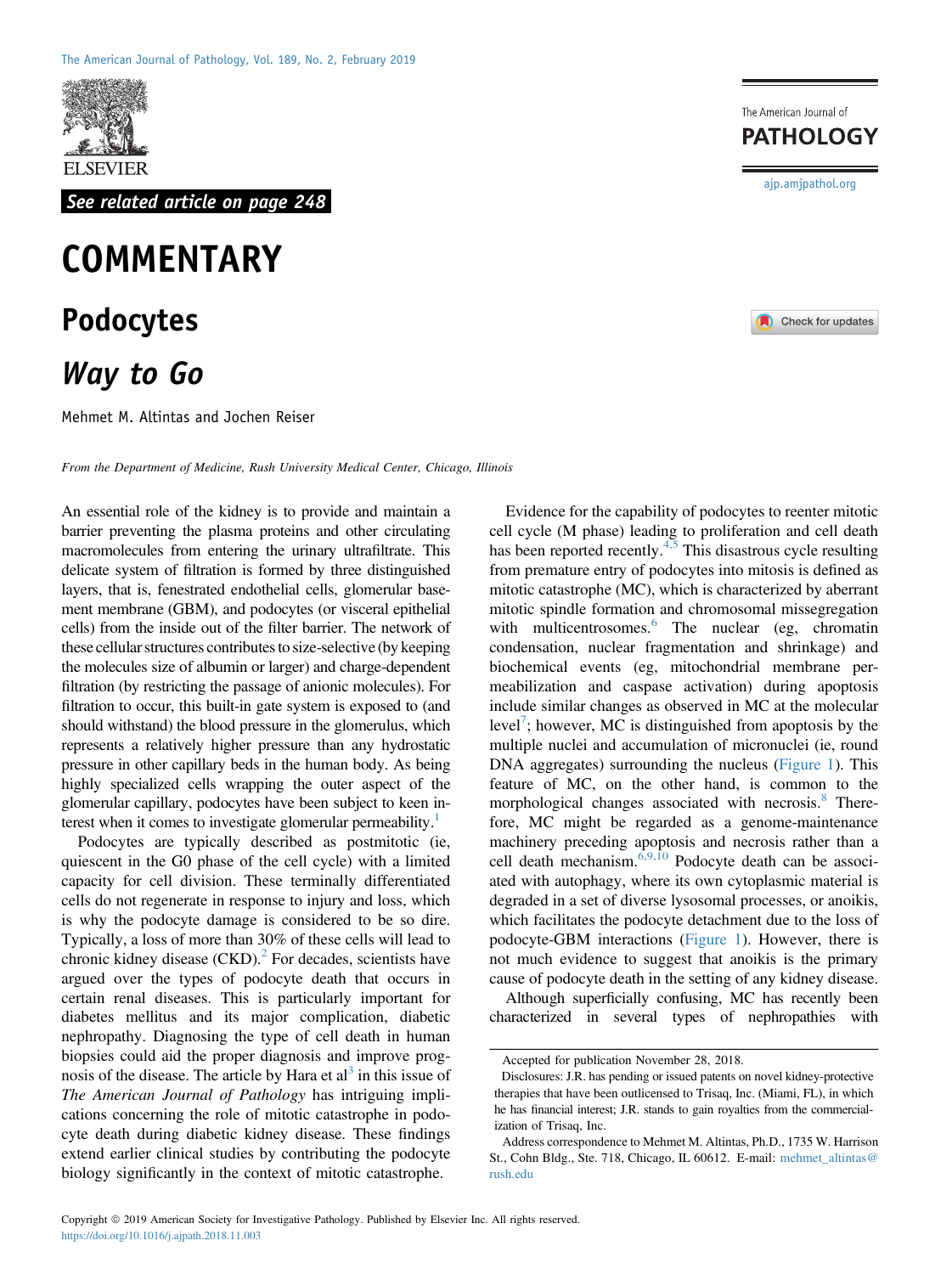<span id="page-1-0"></span>

Figure 1 Various modes of podocyte death.

marked podocyte loss such as diabetic kidney disease, IgA nephropathy, membranous lupus nephritis, focal segmental glomerulosclerosis (FSGS), and HIV-associated nephropathy  $(HIVAN).$ <sup>11,12</sup> The morphologic results of these clinical cases are aneuploid podocytes with two or more nuclei, which are susceptible to detachment and death.<sup>[13](#page-2-8)</sup> Since the maintenance of the actin assembly is of utmost importance for the stable attachment of podocytes, those mitotic podocytes detach mainly due to the inability of actin assembly to form mitotic spindle and support cytoskeletal structure of FPs at the same time.<sup>14</sup>

Hara et al<sup>[3](#page-2-2)</sup> now report on a clever urinary podocyte isolation and staining technique to visualize the detached podocytes (ie, podocytes in the urine) of diabetic patients. In particular, they used dual immunofluorescence staining for synaptopodin and markers of urinary podocytes, tubular and parietal epithelial cells (PECs) to confirm that the re-entry of cell cycle (mitosis) was induced in podocalyxin-positive urinary podocytes and not in other (parietal or tubular) epithelial cells. This brings us to another important implication of the earlier studies on glomerular PECs, which have been identified as podocyte reservoirs during kidney development in rodents<sup>[15](#page-2-10)</sup> and humans.<sup>[16](#page-2-11)</sup> The past decade have seen remarkable advances in understanding the progenitor capacity of glomerular  $PECs<sup>17</sup>$  $PECs<sup>17</sup>$  $PECs<sup>17</sup>$  and arteriolar vascular wall cells of renin lineage  $(CoRL)$ ,<sup>[18](#page-2-13)</sup> which showed a transitional phenotype and committed to become podocytes as revealed by lineage tracing models. However, the magnitude of regeneration that results from these cells may be inadequate, that is, the glomerular number of these cells is far from replacing all podocytes lost in the course of any proteinuric kidney disease. Such a limited population of progenitors and other factors impairing the capacity of these cells to perform their progenitor function (such as the excess amount of filtered albumin in the urinary space,  $\frac{19}{2}$  $\frac{19}{2}$  $\frac{19}{2}$  might explain the lack of PECs in the urine. Do abnormalities in podocytes due to MC have a role in the development of proteinuria? This link has not been clearly established even after the analysis of biopsies under electron microscopy since there is no statistical correlation of mitotic podocytes with proteinuria reported in this cohort.

Overall, Hara et al<sup>[3](#page-2-2)</sup> provided evidence that majority (ie, more than half) of those podocytes had the nuclear morphologies that are hallmark of MC. Those include the pool of podocytes with large and abnormal nuclei, multinucleated podocytes with or without micronuclei, podocytes with mitotic spindles and denucleated podocytes (ie, podocytes with invisible nucleus). $3$  Moreover, they investigated the apoptotic susceptibility of urinary podocytes but could not find any apoptotic cells, indicating that podocytes were stressed under the mechanism specific to MC and mitosis triggered the cell detachment in the diabetic patients.

This is the first detailed evaluation of urinary podocyte morphology in a setting of kidney disease. These data help to validate the paradigm of MC causing podocyte loss, which may explain the accompanying impairment in glomerular filtration while analyzing the experimental data and renal pathology. This study is an important step toward a category of podocyte death mechanism in a major podocyte-associated kidney disease (diabetic nephropathy); however, further studies will need to look at the many types